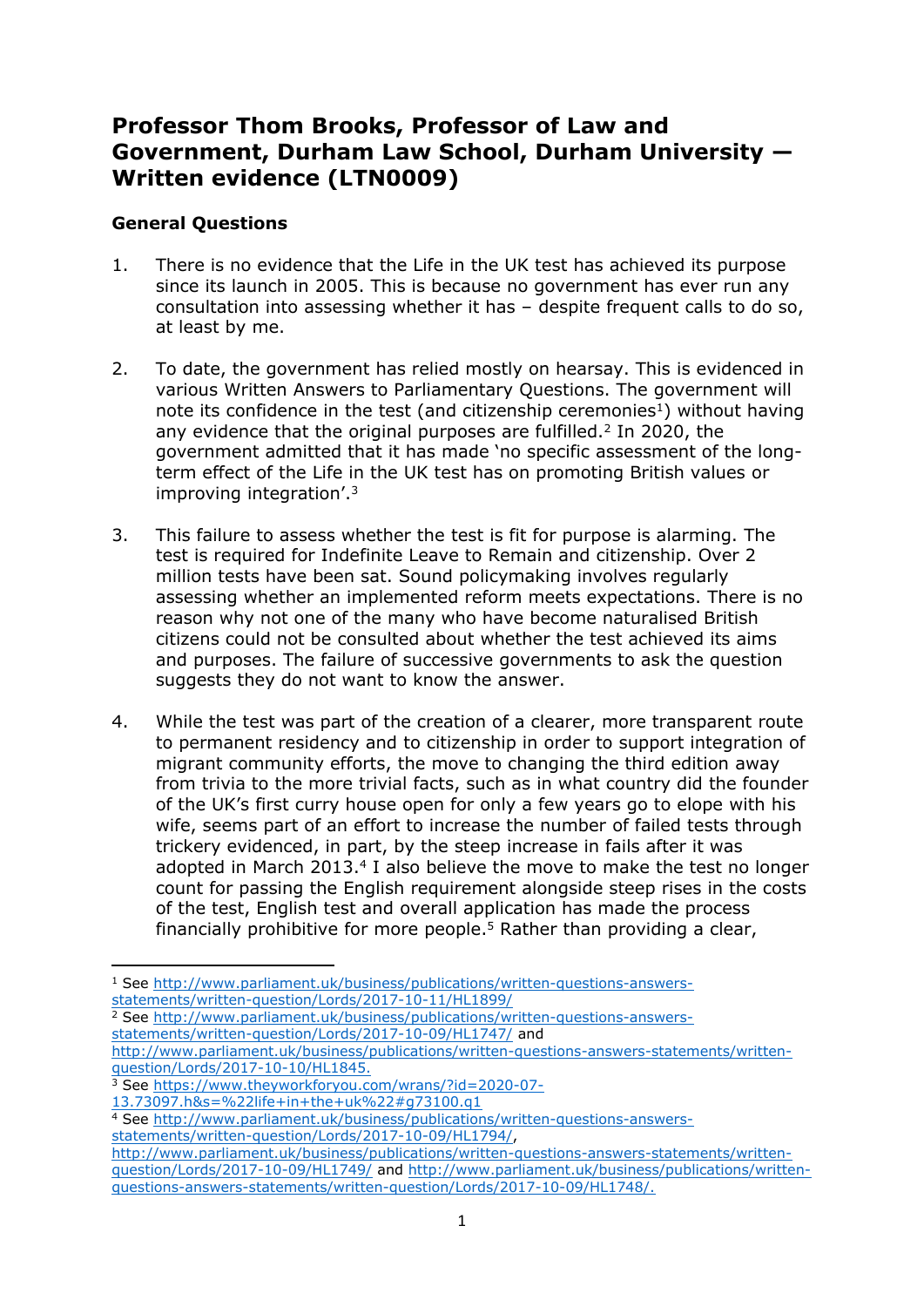transparent bridge for those making a life here to become British, the government erected an arbitrarily constructed barrier. This was a mistake.

- 5. In interviews, some respondents have said to me that a good proof of civic knowledge is whether someone has been able to live in the UK for at least five years paying all taxes and be law abiding, as sound evidence that someone understands how to meaningfully contribute to society in a positive way.<sup>6</sup>
- 6. There are many ways civic knowledge can be tested. I am not opposed to the use of a supervised online test, if its content was fit for purpose.
- 7. I would recommend the test is reserved for citizens alone. I believe the link to requiring it for permanent residency was made because it was to be part of a new earned citizenship framework that was not implemented fully. Permanent citizens are not British citizens although their children are entitled to British passports. This could be a basis for requiring satisfactory knowledge of Life in the UK to become permanent residents.
- 8. I note that my work has found the current test to be impractical (without information on how to report a crime, register with a GP or that there is a phone number '999'), inconsistent (applicants do not need to know how many MPs are in Parliament, but must the number of any other devolved government), contains too many trivial facts amongst its 3,000 facts (such as the height of the London Eye in feet and metres, the approximate age of Big Ben's clock tower in 2013 and what nationality was the wife of the owner of the UK's first curry house), there is significant gender balance with some areas not mentioning any contributions from women (e.g., artists, musicians, poets) and information is outdated and in parts now false (e.g., claims Margaret Thatcher is alive and the UK is a EU member state).<sup>7</sup> These issues must all be tackled: the test must practical, consistent in approach, recognise and respect equality without imbalances and the facts included should be routinely checked to ensure their veracity.
- 9. I further note mixed messages from the government on the test's language. While the test can be sat in English, Welsh or Scots Gaelic, the test handbook is only available in English. This must be changed so that the test and its handbook are in the three languages permitted. The government is aware of this asymmetry and content for this to continue.<sup>8</sup> I recommend that this puts an unfair burden on Welsh or Scots Gaelic speakers who wish to take the test in these languages, as permitted by

<sup>5</sup> Test attempts dropped when the current edition was introduced in 2013:

[http://www.parliament.uk/business/publications/written-questions-answers-statements/written](http://www.parliament.uk/business/publications/written-questions-answers-statements/written-question/Lords/2017-10-09/HL1793/)[question/Lords/2017-10-09/HL1793/.](http://www.parliament.uk/business/publications/written-questions-answers-statements/written-question/Lords/2017-10-09/HL1793/)

<sup>6</sup> See Thom Brooks, *Becoming British: UK Citizenship Examined* (London: Biteback, 2016), pp. 85- 120 (chapter 4).

<sup>7</sup> See Thom Brooks, *The 'Life in the United Kingdom' Citizenship Test: Is It Unfit for Purpose?* (Durham: Durham University, 2013) available online:

[https://papers.ssrn.com/sol3/papers.cfm?abstract\\_id=2280329.](https://papers.ssrn.com/sol3/papers.cfm?abstract_id=2280329) New updated book is Thom Brooks, *Reforming the UK's Citizenship Test: Building Bridges, Not Barriers* (Bristol: Bristol University Press, 2022).

<sup>8</sup> <https://questions-statements.parliament.uk/written-questions/detail/2020-07-13/73109/>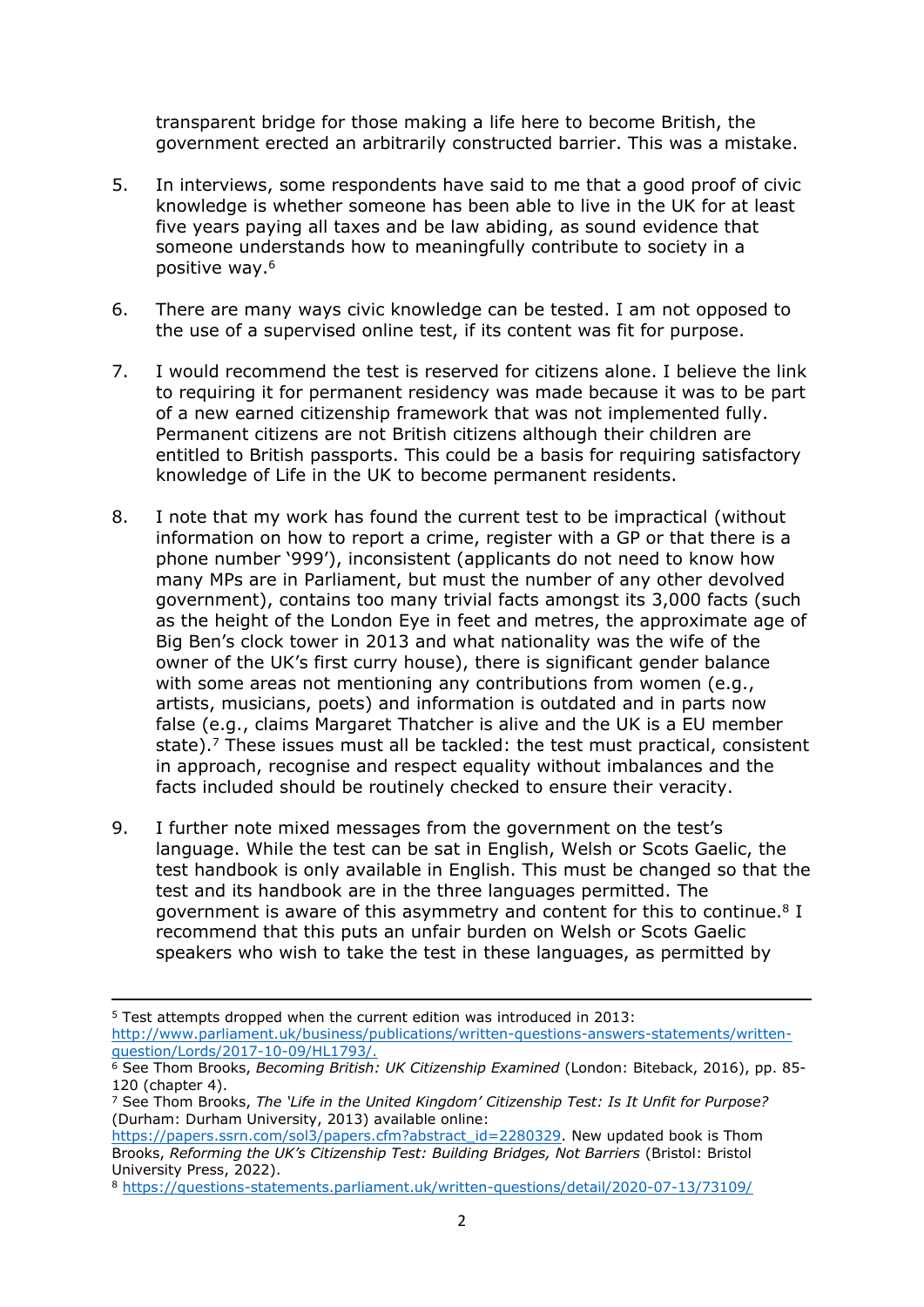law, and that they should be treated with the same equality – and so with a test handbook in these languages – like English speakers.

10. Furthermore, the Cornish have protected minority status and must have equality with the Welsh and Scots since 2014.<sup>9</sup> Members of Parliament have been able take their oaths when elected in English, Welsh, Scots Gaelic or Cornish and this is enshrined in the Promissory Oaths Act 1868.<sup>10</sup> In 2017, the government clearly said it *was* considering a Cornish Life in the UK test.<sup>11</sup> Yet in 2020, the government claimed it 'had no plans' to do so.<sup>12</sup> The latest statement in Parliament is inconsistent with the earlier statement for a start. The failure to grant equality to Cornish history and culture in the test is a continuing breach of the protected minority status the Cornish received. If this status is still to be recognised, then inclusion of Cornish history and culture in the test is a requirement and so too the opportunity of sitting the test in Cornish.

## **For those who took the test**

- 11. I took the test in 2009. My general experience was deeply unpleasant. No one had ever mentioned the test to me since arriving in 2001. The first time I saw that there was a test and that I needed to pass it was when reading through my Indefinite Leave to Remain application form as I tried to complete it about two months before my Limited Leave to Remain visa ran out. The discovery came as a shock in having to book a test, find a test handbook, master its contents sufficiently and pass it before my visa expired. It made a stressful experience far worse.
- 12. It was also an enormously frustrating experience. Few British citizens I spoke to had any idea there was a test or what it was about – and most were unable to answer many of the questions. It is the test for British citizenship that few British citizens seem able to pass – which makes a mockery of the whole exercise of migrants having to know various facts in order to integrate with citizens who do not know the facts themselves. Many were aghast when I showed what was required of migrants in their name to become British.
- 13. In addition to taking the test (now £50), there is the cost of the test handbook and official practice questions which I purchased. It is important to note that the handbook is not a complete guide to the test. For example, it does not give any examples of the kinds of questions that appear, etc. The only way to learn about the different test formats, etc is to buy extra publications. This is deeply problematic. The official test handbook should state clearly how many questions are asked, how many must be answered correctly to pass and the formats (e.g., truth or false, multiple choice etc).

<sup>9</sup> HM Treasury, 'Cornish granted minority status within the UK', 24 April 2014. See Framework Convention for the Protection of National Minorities 1995.

<sup>10</sup> See <https://www.parliament.uk/about/how/elections-and-voting/swearingin/>.

<sup>&</sup>lt;sup>11</sup> See Baroness Williams of Trafford, 'British nationality: assessments', House of Lords debate, 24 October 2017, UIN HL1872.

<sup>12</sup> See [https://www.theyworkforyou.com/wrans/?id=2020-07-](https://www.theyworkforyou.com/wrans/?id=2020-07-13.73097.h&s=%22life+in+the+uk%22#g73100.q1) [13.73097.h&s=%22life+in+the+uk%22#g73100.q1](https://www.theyworkforyou.com/wrans/?id=2020-07-13.73097.h&s=%22life+in+the+uk%22#g73100.q1)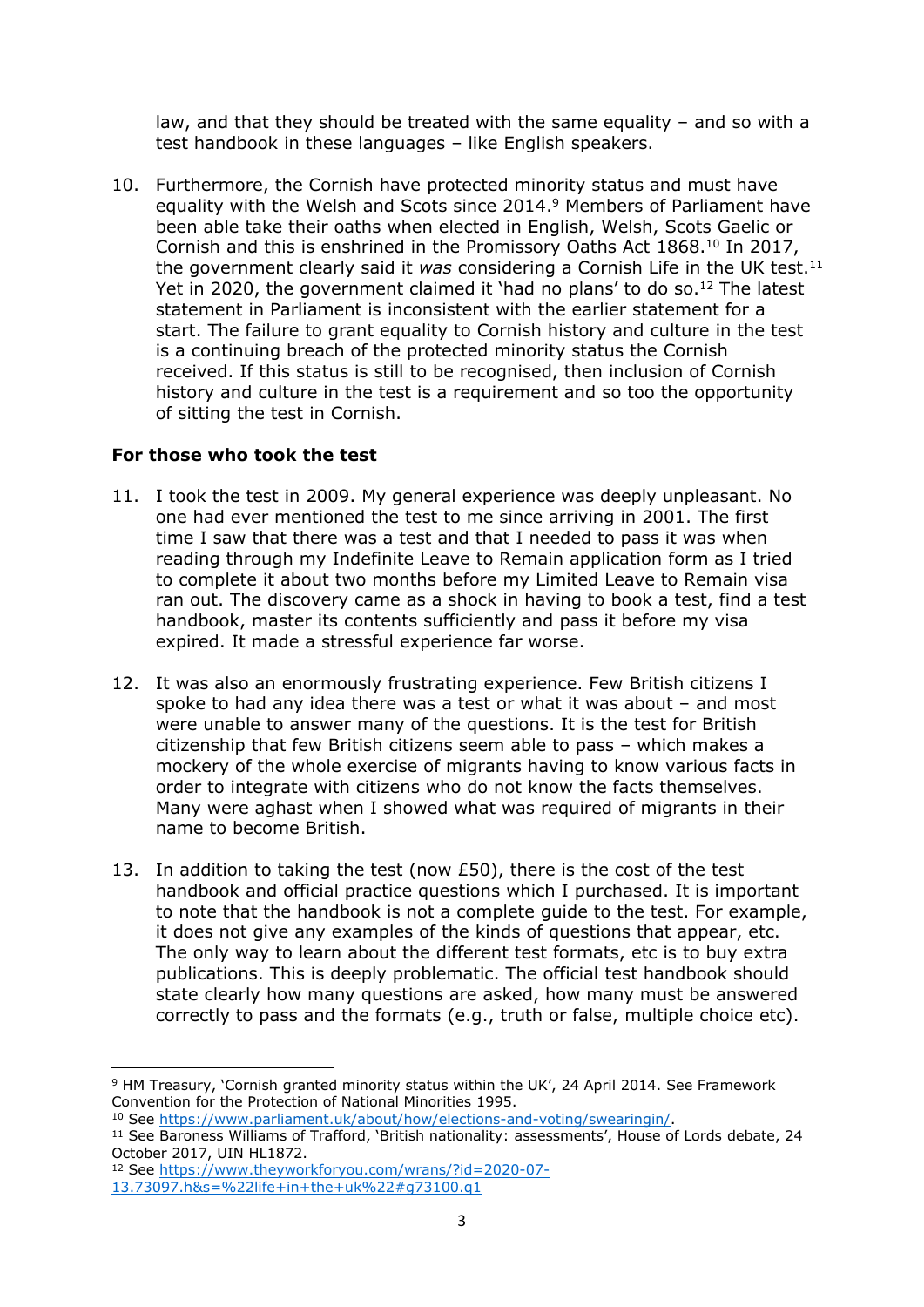Individuals applying for British citizenship should not be left to guess at how they should prepare.

- 14. The most useful insight into British society that I gained from preparing is that this test of civic knowledge to become British was a standard few, if any, British citizens actually met. What made it worse was discovering a number of factual inaccuracies, which I have charted across all three editions.<sup>13</sup> Given the vocal expressions of how seriously all parties claim to take immigration and citizenship, it is shocking that so many errors continue to be made and to go unnoticed. We owe it to citizens old and new that correct answers on any test for citizenship should be correct to the best of our abilities. It is intolerable that new citizens are required to memorise factually untrue and outdated information to provide sufficient evidence of integration. It is, in fact, evidence of the test's degradation.
- 15. Passing the test did not make me feel more integrated. After all, I had to learn facts other citizens did not know and did not want to know. While it made for amusing dinner party conversations at best, it instilled a deep sense of maltreatment and unfair play undermining the very British values I was being tested about and encouraged to adopt. The test has certainly made a very deep impression on me as it led to my commitment to campaign for its improvement since 2012 in the media long before it became a sustained object of interest for other academics and policymakers.
- 16. What I would have liked to have seen is in my list of 20 recommendations in *Reforming the UK's Citizenship Test* on pages 102 to 105 shared with the Committee. A key part of my recommendations is the need for a new Citizenship Advisory Group modelled on the original group led by Sir Bernard Crick that designed the first test and test handbook. This Group engaged in a constructive public consultation meeting with citizens to gather their views on Britishness and expectations about the uses of a citizenship test. It has been nearly two decades since this Group last met and it should be reconvened to better understand any shifts in public attitudes about Britishness and citizenship, expectations around the test and also engagement with various stakeholder groups including those who have naturalised. This would help refresh the test's content and help refresh its public image, as well as learning from nearly twenty years of using three test editions. Preferably, the Advisory Group would include membership, and leadership, that have completed the naturalisation journey themselves including passing the Life in the UK test.
- 17. I took the test in order to apply for Indefinite Leave to Remain. I had about two months to pass the test and submit my application before my visa ran out. I ran a risk that if I could not complete the test and application on time I would have lost my full-time permanent position and had to leave the UK.

## **On international comparisons**

<sup>13</sup> See Brooks, *Reforming the UK's Citizenship Test*.